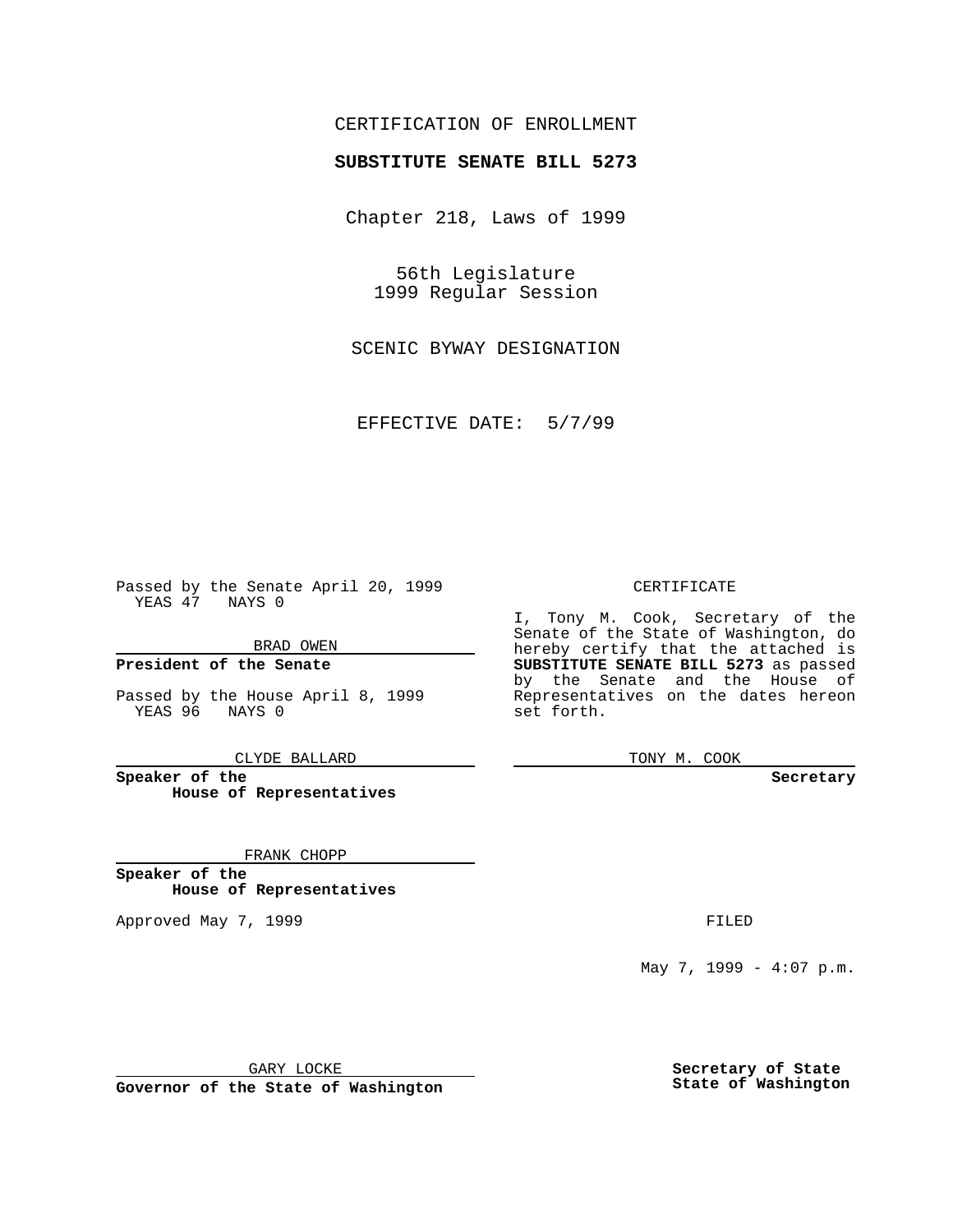## **SUBSTITUTE SENATE BILL 5273** \_\_\_\_\_\_\_\_\_\_\_\_\_\_\_\_\_\_\_\_\_\_\_\_\_\_\_\_\_\_\_\_\_\_\_\_\_\_\_\_\_\_\_\_\_\_\_

\_\_\_\_\_\_\_\_\_\_\_\_\_\_\_\_\_\_\_\_\_\_\_\_\_\_\_\_\_\_\_\_\_\_\_\_\_\_\_\_\_\_\_\_\_\_\_

### AS AMENDED BY THE HOUSE

Passed Legislature - 1999 Regular Session

#### **State of Washington 56th Legislature 1999 Regular Session**

**By** Senate Committee on Transportation (originally sponsored by Senators Jacobsen, Haugen, Rasmussen, Gardner, Prentice, Patterson, Winsley and Fraser)

Read first time 02/22/1999.

 AN ACT Relating to a scenic byways designation program; amending RCW 47.39.010, 47.39.030, 47.39.060, and 47.39.080; adding new sections to chapter 47.39 RCW; repealing RCW 47.39.070; and declaring an emergency.

5 BE IT ENACTED BY THE LEGISLATURE OF THE STATE OF WASHINGTON:

6 **Sec. 1.** RCW 47.39.010 and 1967 ex.s. c 85 s 1 are each amended to 7 read as follows:

 There is hereby created a scenic and recreational highway system. Highways in this system shall be developed and maintained in accordance with general standards for state highways of comparable classification and usage.

 Recognizing that the Transportation Equity Act for the 21st Century establishes a national "scenic byway" program that could benefit state 14 and local roadways, the Washington state scenic byway designation program is revised to address state and local transportation routes. Byways in this program must be designated and maintained in accordance 17 with the criteria developed by the department under this chapter. However, a highway so designated under section 4 of this act does not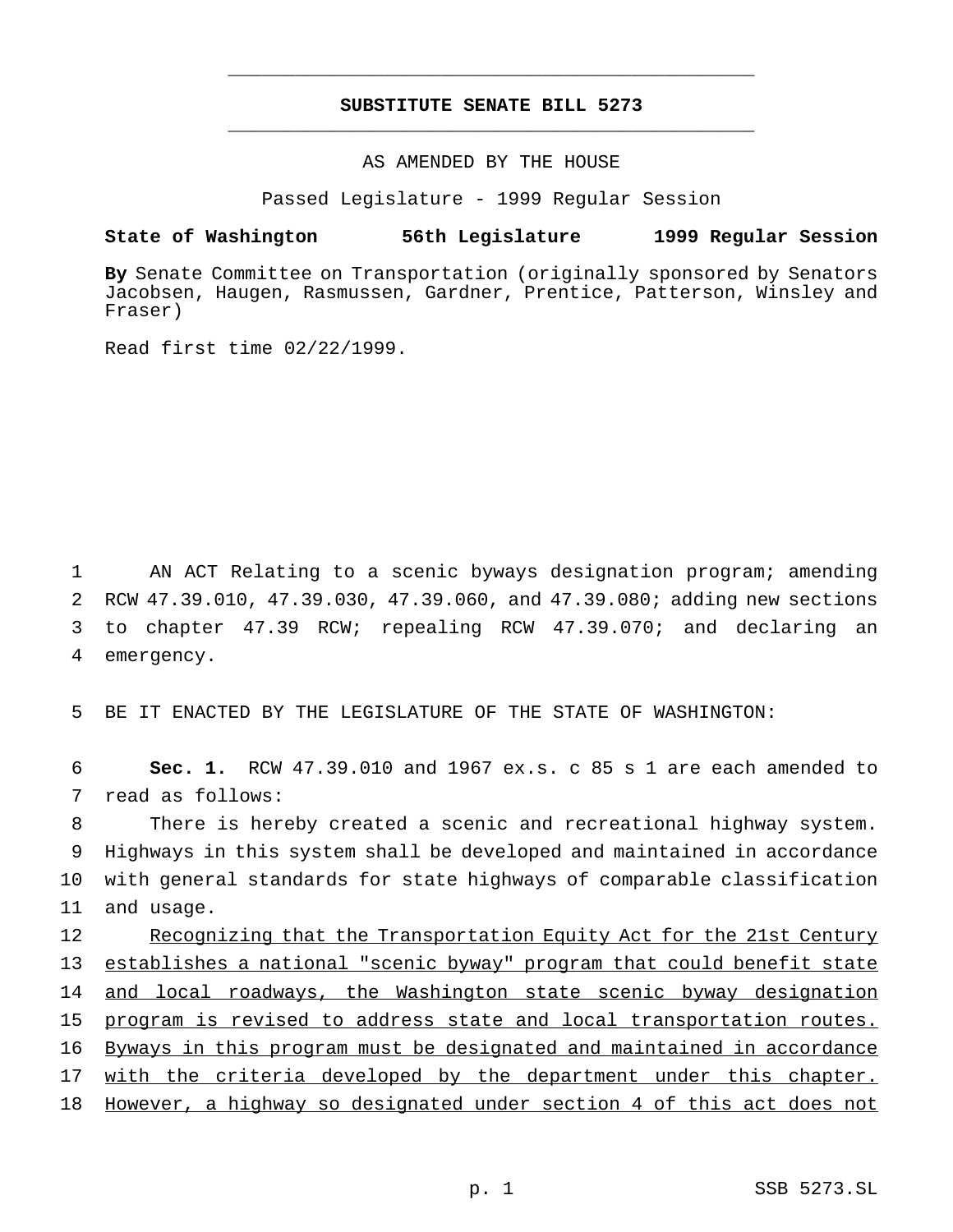become part of the scenic and recreational highway system unless

approved by the legislature.

 **Sec. 2.** RCW 47.39.030 and 1984 c 7 s 207 are each amended to read as follows:

 (1) The department shall pay from motor vehicle funds appropriated for construction of state highways, the following costs of developing and constructing scenic and recreational highways: (a) Acquisition of the right of way necessary for state highway purposes; (b) construction of the portion of the highway designed primarily for motor vehicle travel; (c) exit and entrance roadways providing access to scenic observation points; (d) safety rest areas; (e) roadside landscaping within the portion of the highway right of way acquired by the department for state highway purposes; (f) the uniform signs and markers designating the various features and facilities of the scenic and recreational highways; and (g) any additional costs of constructing and developing the scenic and recreational highways, including property acquisition adjacent to highways as authorized by RCW 47.12.250, for which the department shall receive reimbursement from the federal government or any other source.

 (2) The parks and recreation commission shall pay the costs of developing and constructing the scenic and recreational highways not provided for in subsection (1) of this section from any funds appropriated for such purposes.

 (3) The costs of maintaining the scenic and recreational highway system shall be allocated between the department and the parks and recreation commission in the same manner that costs of developing and constructing such highways are allocated in subsections (1) and (2) of this section.

 (4) The city, town, county, regional transportation planning organization, federal agency, federally recognized tribe, or any other such party that nominates a roadway not located on a state-owned right 32 of way for designation as a scenic byway shall bear all costs relating 33 to the nomination and designation of the byway, such as costs for developing, maintaining, planning, designing, and constructing the 35 scenic byway.

 **Sec. 3.** RCW 47.39.060 and 1984 c 7 s 209 are each amended to read as follows: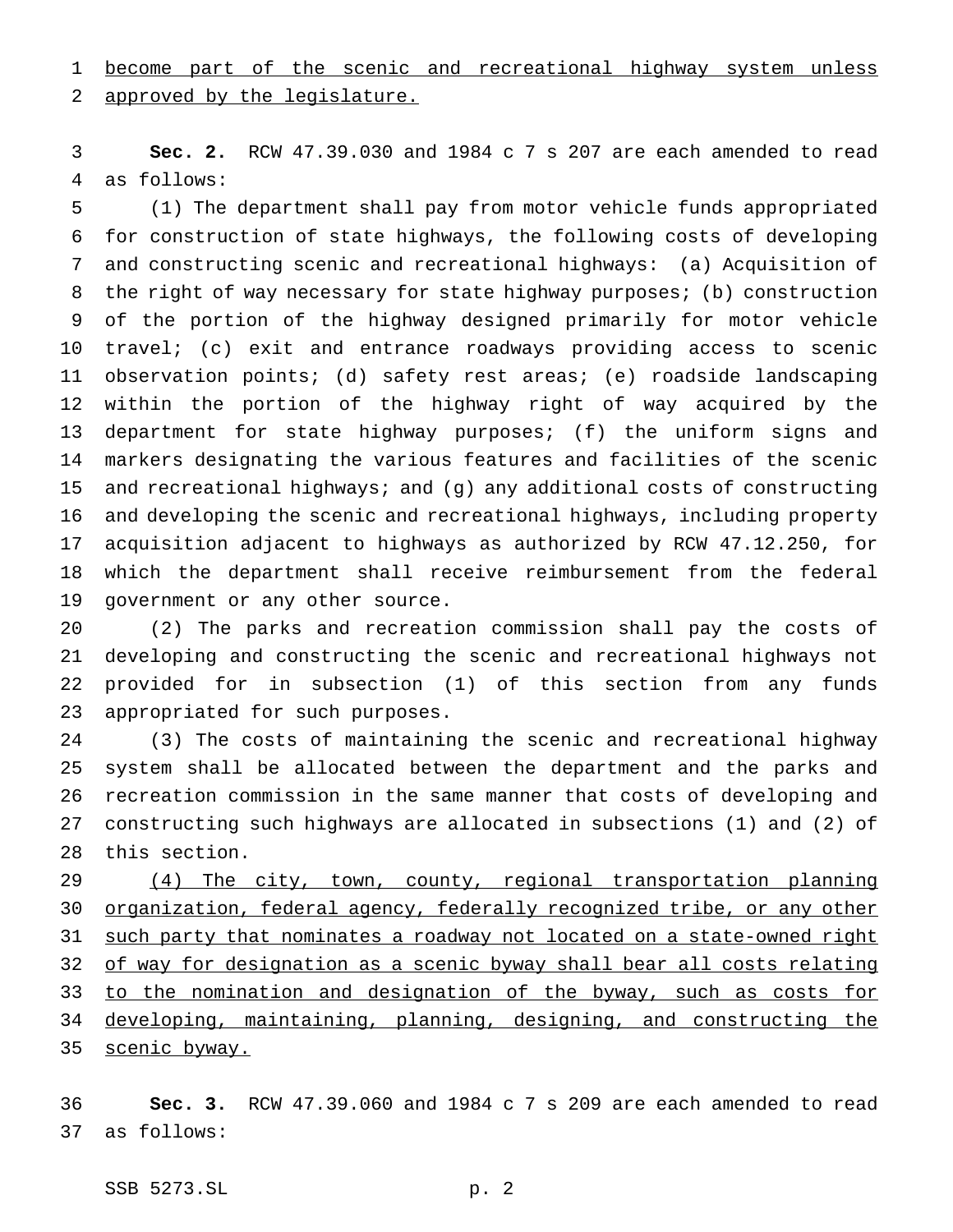1 The department and the parks and recreation commission ((shall)) 2 may include, where appropriate, on any maps, or in any relevant 3 descriptive material they may prepare at state expense, ((include)) 4 references to those portions of highways designated in RCW 47.39.020, and may include those designated byways by appropriate color or code designation.

 NEW SECTION. **Sec. 4.** A new section is added to chapter 47.39 RCW to read as follows:

 (1) The department, in consultation with the department of community, trade, and economic development, the department of natural resources, the parks and recreation commission, affected cities, towns, and counties, federally recognized tribes, regional transportation planning organizations, Washington-based automobile clubs, state-wide bicycling organizations, and other interested parties, shall develop by December 31, 1999, criteria for assessing scenic byways and heritage tour routes and an appropriate method of nomination and application for the designation and removal of the designation of the byways. Factors the department may take into consideration, but is not limited by, are: (a) Scenic quality of the byway; (b) natural aspects, such as geological formations, water bodies, vegetation, and wildlife; (c) historic elements; (d) cultural features such as the arts, crafts, music, customs, or traditions of a distinct group of people; (e) archaeological features; (f) recreational activities; (g) roadway safety including accommodations for bicycle and pedestrian travel, tour buses, and automobiles; (h) scenic byway and local and regional byway management plans; and (i) local public involvement and support for the byway.

 (2) The criteria developed in subsection (1) of this section must not impose nor require regulation of privately owned lands or property rights.

 (3) Any person may nominate a roadway, path, or trail for inclusion in the scenic byway program. The department shall assess nominations in accordance with the criteria developed under subsection (1) of this section. The department shall submit its recommendations for scenic byway and heritage tour route designations to the commission for its approval and official designation of the roadway, path, or trail as a scenic byway or a heritage tour route. All decisions made by the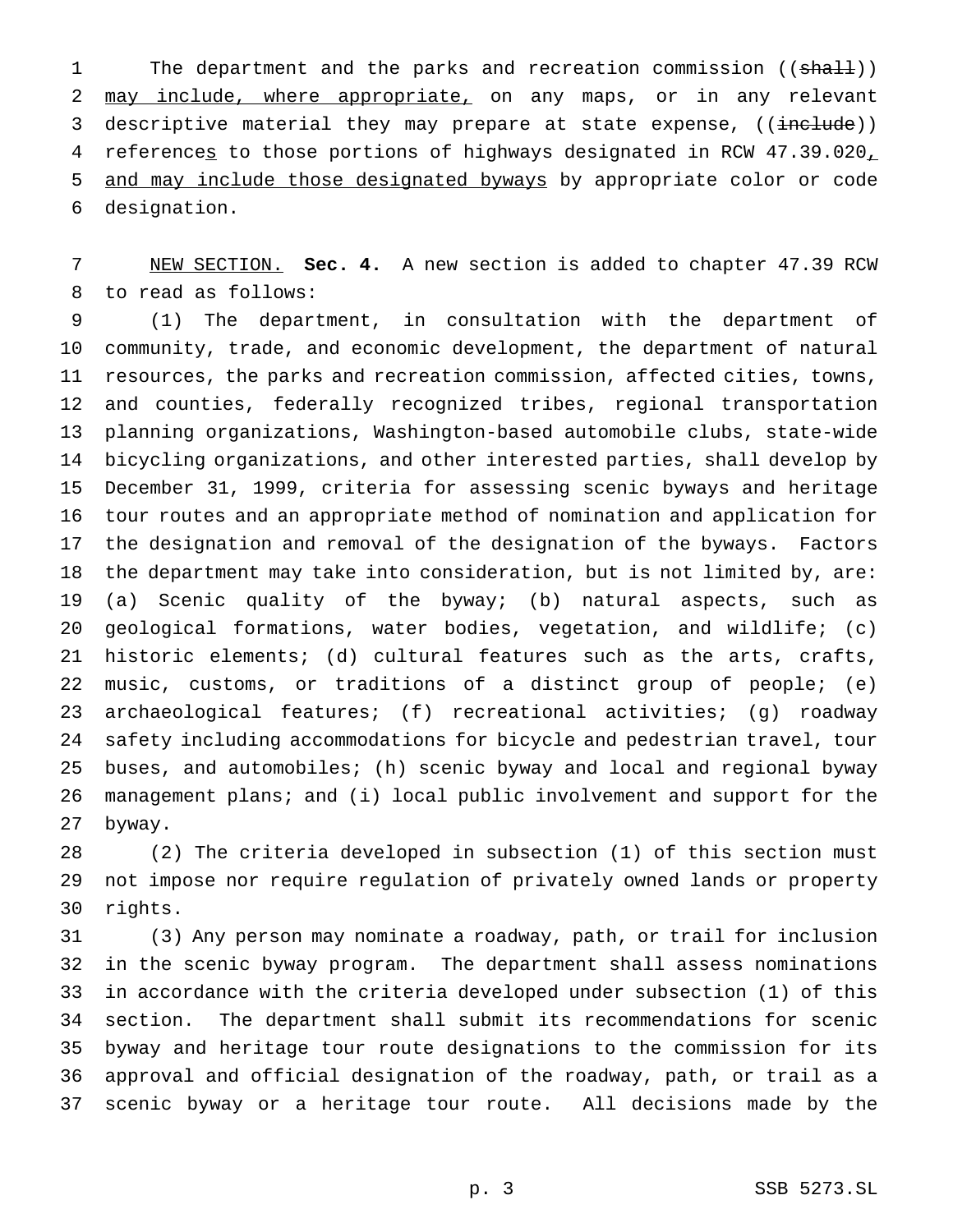commission relating to scenic byway and heritage tour route designations are final.

 (4) The department shall apply the criteria in subsection (1) of this section to state highways that are currently not a part of the designated scenic and recreational highway system. The department shall respond to local requests for route evaluation as defined in subsection (3) of this section.

 (5) Once the commission has designated a roadway as a scenic byway, the department may submit an individual nomination to the Federal Highway Administration for its consideration of whether the roadway qualifies to be designated as a national scenic byway or an All-American Roadway.

 NEW SECTION. **Sec. 5.** A new section is added to chapter 47.39 RCW to read as follows:

 The department shall participate with local communities to develop a corridor management plan for a state highway nominated to be part of the scenic byway program. Local, regional, or other governmental bodies shall develop a corridor management plan for nominated routes that are under their jurisdiction.

 **Sec. 6.** RCW 47.39.080 and 1993 c 430 s 8 are each amended to read as follows:

22 Recognizing that the ((Intermodal Surface Transportation Efficiency 23 Act of 1991)) Transportation Equity Act for the 21st Century establishes a national "Scenic Byways" grant program and a new apportionment program called "Transportation Enhancement Activities," the department of transportation shall place high priority on obtaining funds from those sources for further development of a scenic and 28 recreational highways program, including ((highway heritage)) 29 enhancement projects on the designated scenic and recreational highway system. The department shall consider the use of the designated system by bicyclists and pedestrians in connection with nonmotorized routes in the state trail plan, and the state bicycle plan which are also 33 eligible for ((<del>ISTEA</del>)) TEA-21 funding. Appropriate signage may be used at intersections of nonmotorized and motorized systems to demonstrate the access, location, and the interconnectivity of various modes of 36 travel for transportation and recreation. For the purposes of leveraging national scenic byway planning grant funds, the commission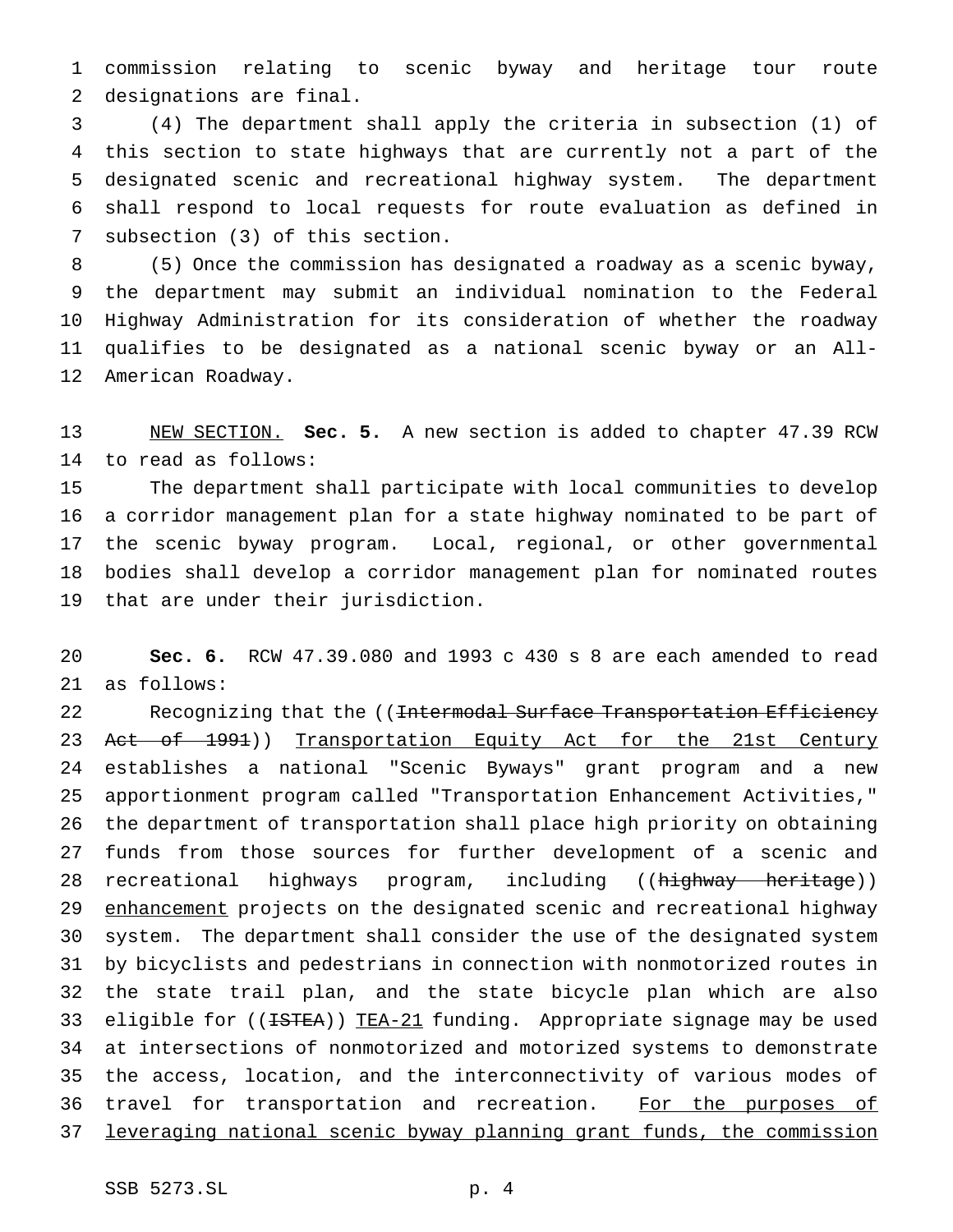may designate eligible state highways as scenic byways on an interim basis.

 NEW SECTION. **Sec. 7.** A new section is added to chapter 47.39 RCW to read as follows:

 (1) The commission may remove the designation of a route if it no longer possesses the intrinsic qualities or fails to meet the criteria that supported its designation.

 (2) The department shall determine whether a roadway designated as a national scenic byway or an All-American Roadway is being properly maintained in accordance with the roadway's byway management plan, including preserving the intrinsic qualities that originally supported the designation. When the department determines that the intrinsic qualities of a national scenic byway or All-American Roadway have not been maintained sufficiently to retain its designation, the department shall notify the party responsible for maintaining the designation of the finding and allow the party an opportunity, under federal regulations, for corrective action before formal removal of the designation of the roadway.

 (3) Local, regional, or other governmental bodies may notify the commission of the removal of a designated route if they determine it no longer meets the designation criteria, or community support for the designation no longer exists, or it no longer possesses the intrinsic qualities that supported its original designation.

 (4) State or local removal of a designated route will result in discontinued state support of the designated route and can include, but is not limited to, state matching assistance for grant applications, the removal of signs directly related to the byway, free promotional information in the state-owned safety rest areas, and inclusion in maps, brochures, and electronic media.

 NEW SECTION. **Sec. 8.** RCW 47.39.070 and 1990 c 240 s 2 are each repealed.

 NEW SECTION. **Sec. 9.** This act is necessary for the immediate preservation of the public peace, health, or safety, or support of the state government and its existing public institutions, and takes effect immediately.